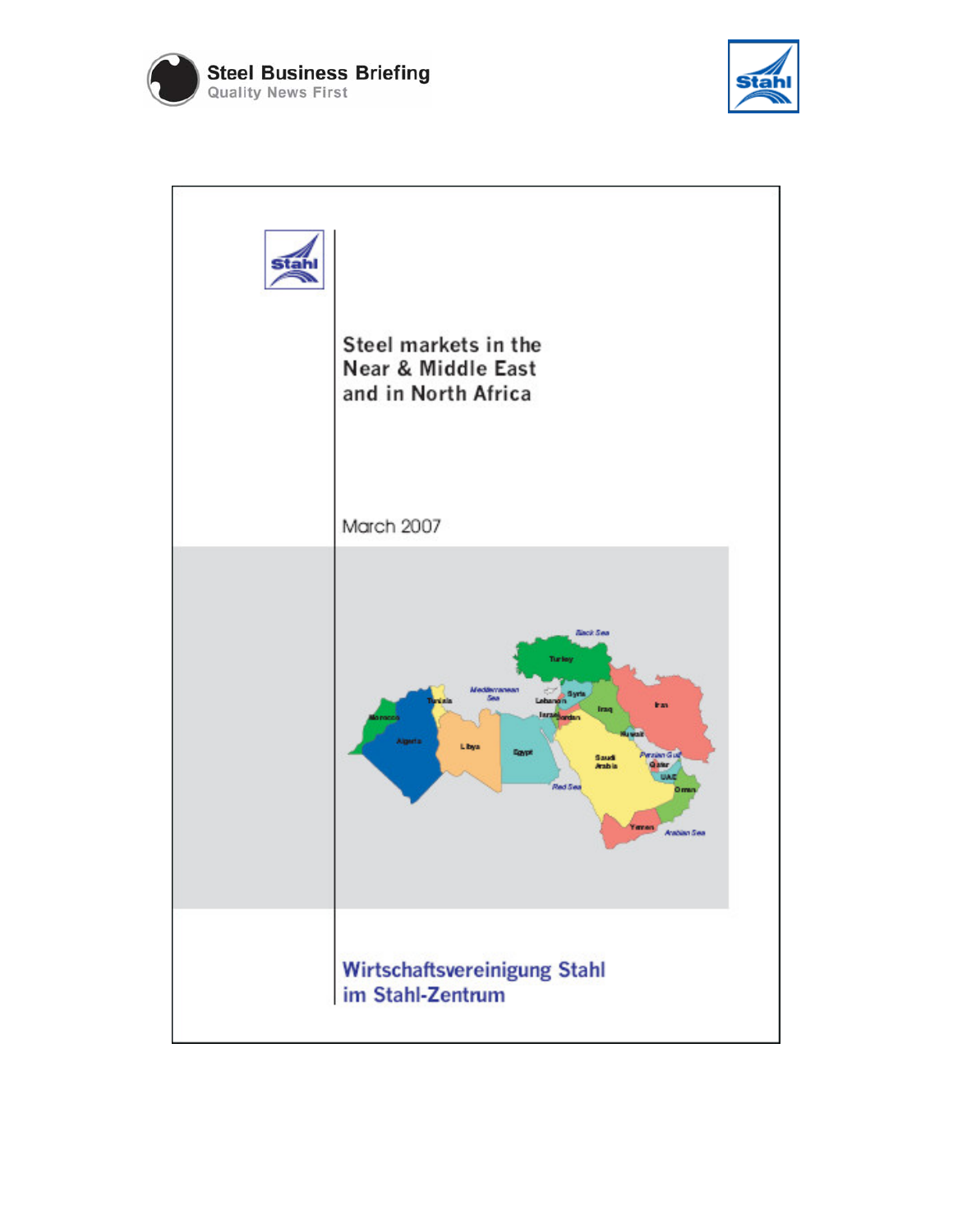



# **Steel markets in the Near & Middle East and in North Africa**

## **Table of Contents**

## **I. The main points in brief**

**II. Introduction** 

#### **III. Overall economic conditions**

- 1. The Near & Middle East / North Africa as a major steel importer
- 2. High economic growth thanks to sizeable oil incomes

#### **IV. Development trends in the steel industry**

- 1. Four nations dominate the region's steel production
- 2. Ambitious capacity plans up to 2010
- 3. Negative scrap balance
- 4. Important DRI producers originate in the region
- 5. Steel demand substantially exceeds domestic supply
- 6. An overview of important steel markets

## **V. Individual national descriptions**

- 1. Turkey
- 2. Iran
- 3. Egypt
- 4. Saudi Arabia
- 5. United Arab Emirates
- 6. Algeria
- 7. Syria
- 8. Morocco
- 9. Israel
- 10. Libya

#### **Appendices**

Appendix 1: Capacity development up to 2010 Appendix 2: Selected participations of foreign companies Appendix 3: Crude steel production in selected nations